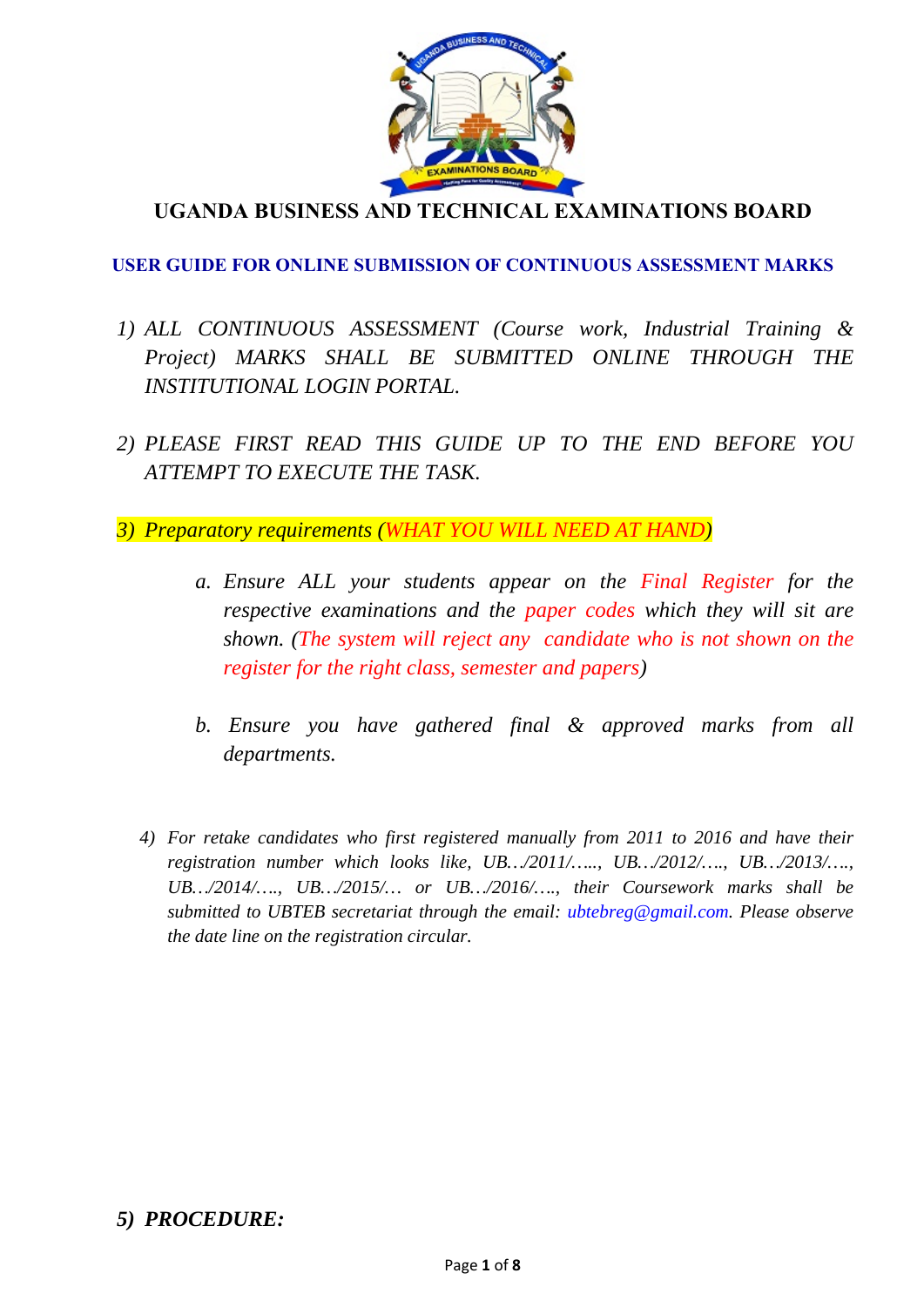**1.** Log into your center portal through the UBTEB system as usual on http://emis.ubteb.go.ug:8080/

| <b>EMIS</b><br><b>EMIS</b><br>$\times$ | New Tab<br>$\times$<br>$\times$<br>÷D                                                       |
|----------------------------------------|---------------------------------------------------------------------------------------------|
| G.<br>⋒<br>O<br>←                      | emis.ubteb.go.ug:8080                                                                       |
|                                        | BUSINESS AND TECH<br><b>AMINATIONS BOARD</b><br>ore for Quality Assess<br><b>UBTEB EIMS</b> |
|                                        |                                                                                             |
|                                        | Signed out successfully.                                                                    |
|                                        | <b>Account Login</b><br>Sign In to your account                                             |
|                                        | <b>Username or Email</b>                                                                    |
|                                        |                                                                                             |
|                                        | Password                                                                                    |
|                                        | Remember me                                                                                 |
|                                        | Log in                                                                                      |
|                                        | Forgot your password?                                                                       |

**2.** Locate the menu **Coursework Uploads** on the left pane of the window and **click on it** to expand down.

| л.<br><b>EMIS</b><br>$\times$                 | EMIS<br>New Tab<br>$\times$<br>53 |
|-----------------------------------------------|-----------------------------------|
| ල · ω<br>←                                    | ⊙<br>emis.ubteb.go.ug:8080        |
| <b>EMIS</b>                                   | 昌                                 |
| <b>New</b>                                    | Dashboard                         |
| <b>Sam Ogwang</b><br>ogsamp@ubteb.go.ug       | Signed in successfully.           |
| -MODULES-                                     |                                   |
| ය Dashboard                                   |                                   |
| <b>Candidates</b><br>요<br>⋋                   |                                   |
| <b>Pre-Exam Reports</b><br>図<br>$\rightarrow$ |                                   |
| Examination<br>ſ٦<br>$\rightarrow$            |                                   |
| ٣٦<br><b>Coursework Uploads</b><br>>          |                                   |
| D<br><b>Post-Exam Reports</b><br>⋗            |                                   |
| <b>Complains</b><br>◎<br>$\,>\,$              |                                   |

**3. To down load Mark Sheet**,

Click on **Export Coursework marks Sheet** from the drop down list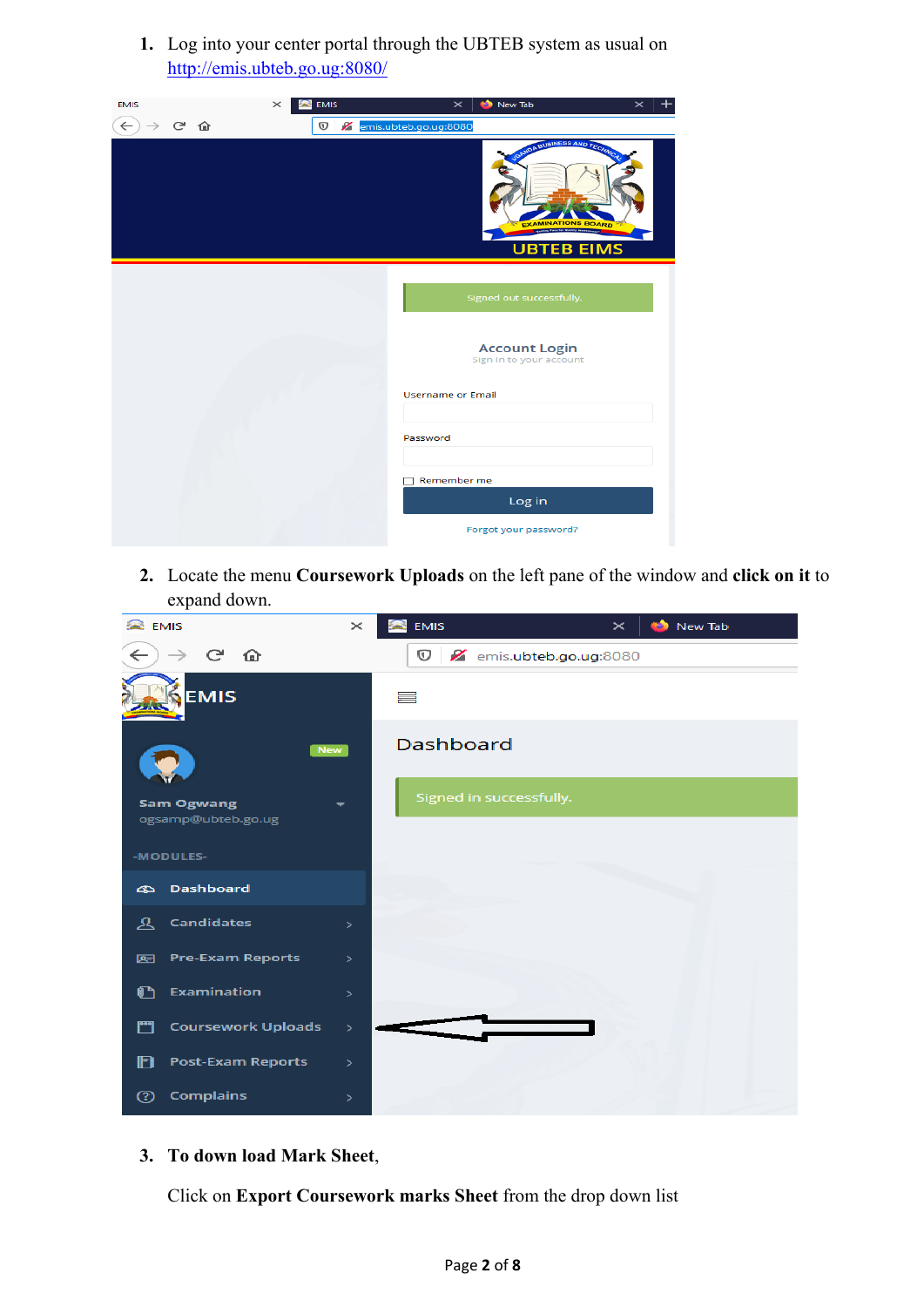

#### *A new form window will open to be filled as shown below*

|                | $\mathbb{N}_2$ UBT200/2016/TDN587 LUK/ $\mathbb{N}$ |                          | <b>EMIS</b>                    | $\times$                                                         | MANDE DENIS - Candidate $\vert x \vert \vert$ <b>A</b> Principle - Role - EMIS | ×   ■ Ogwang Sam Patrick - Cand ×   ■ |
|----------------|-----------------------------------------------------|--------------------------|--------------------------------|------------------------------------------------------------------|--------------------------------------------------------------------------------|---------------------------------------|
| $\leftarrow$   | C<br>$\rightarrow$                                  |                          |                                | A Not secure   emis.ubteb.go.ug:8080/exams/coursework_marksheets |                                                                                |                                       |
|                | <b>EMIS</b>                                         |                          | 〓                              |                                                                  |                                                                                |                                       |
|                |                                                     | New                      | Marksheets - Coursework - EMIS |                                                                  |                                                                                |                                       |
|                | <b>UBTEB</b><br>admin@ubteb.go.ug                   | $\overline{\phantom{a}}$ | <b>Coursework Marksheets</b>   |                                                                  |                                                                                |                                       |
|                | -MODULES-                                           |                          | Program                        |                                                                  |                                                                                |                                       |
|                | ය Dashboard                                         |                          |                                | NDCE - National Diploma in Civil Engineering                     |                                                                                | $\checkmark$                          |
| ⊟              | Registration                                        | $\rightarrow$            | Specialization                 |                                                                  |                                                                                |                                       |
| 요              | <b>Candidates</b>                                   | $\rightarrow$            | -Any-                          |                                                                  |                                                                                |                                       |
| 鬥              | <b>Question Bank</b>                                | $\rightarrow$            | Academic year                  |                                                                  |                                                                                |                                       |
|                | 图 Pre-Exam Reports                                  | $\rightarrow$            | 2018/2019                      |                                                                  |                                                                                | $\checkmark$                          |
| $\mathbf{C}$   | <b>Examination</b>                                  | $\checkmark$             | Intake                         |                                                                  |                                                                                |                                       |
|                | <b>Export marksheets</b>                            |                          | August                         |                                                                  |                                                                                | $\checkmark$                          |
|                | <b>Export RT marksheets</b>                         |                          | Year                           |                                                                  |                                                                                |                                       |
|                | <b>Export marks</b>                                 |                          | Two                            |                                                                  |                                                                                | $\checkmark$                          |
| ٣              | <b>Coursework Uploads</b>                           | $\rightarrow$            | Semester                       |                                                                  |                                                                                |                                       |
| Q,             | <b>Exam Uploads</b>                                 | $\rightarrow$            | Two                            |                                                                  |                                                                                | $\checkmark$                          |
| Ð              | <b>Post-Exam Reports</b>                            | $\,$                     | Generate                       |                                                                  |                                                                                |                                       |
| $\circledcirc$ | <b>Complains</b>                                    | $\rightarrow$            |                                |                                                                  |                                                                                |                                       |
| ,              |                                                     |                          |                                |                                                                  |                                                                                |                                       |

- $\checkmark$  Choose the program
- $\checkmark$  Choose Academic Year when the candidates first entered,
- Choose intake (*If first time to sit for UBTEB exams is May/June, select March and if it is Nov/ December, choose August intake*)
- Choose Year
- Semester (*Even if the program follows term system.*
- **4.** Click on **Generate** and wait for an excel mark sheet file to download**.**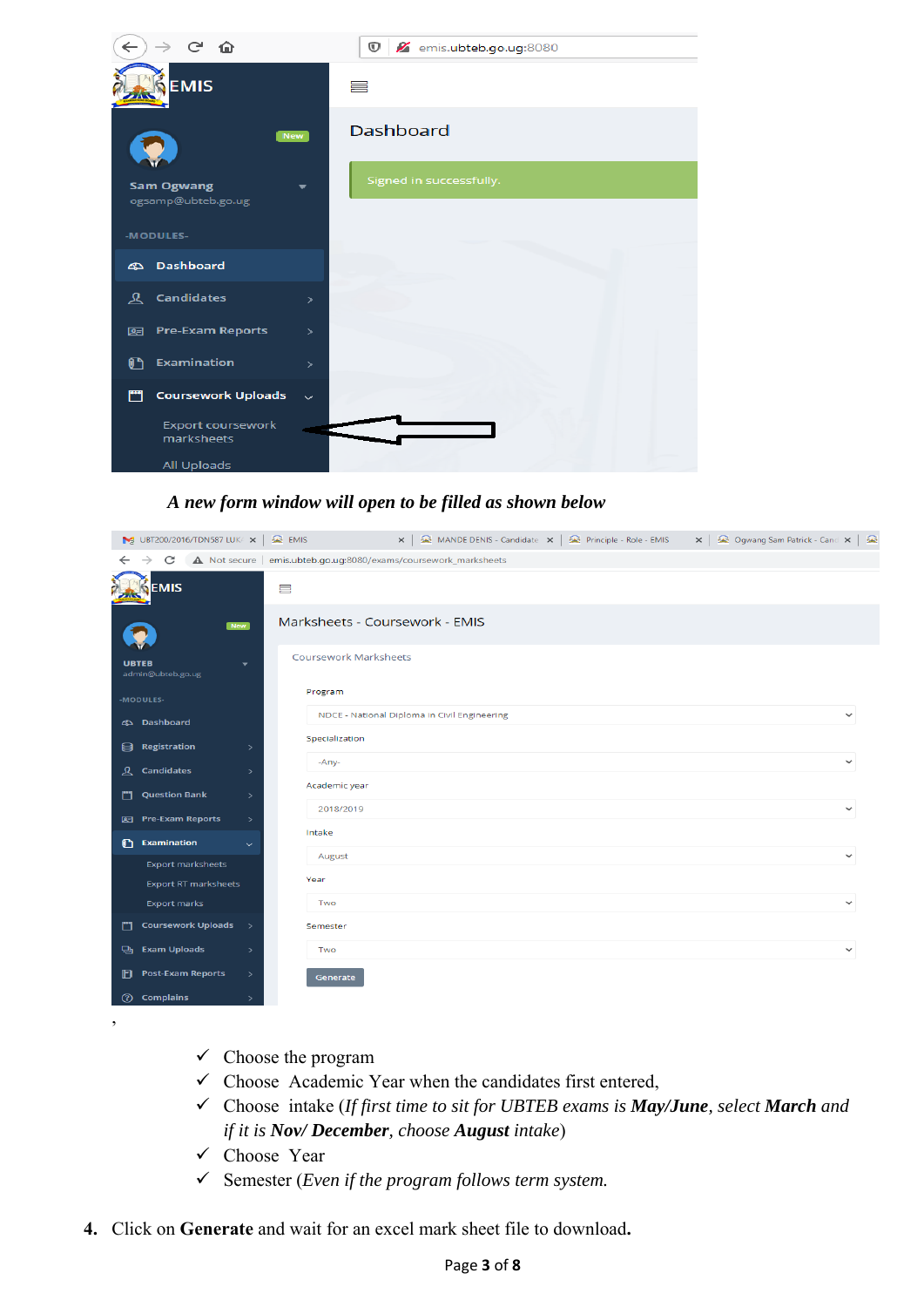*Observe* your computer screen for the process and locate where your file will be downloaded and *stored. In most cases, it will be in Downloads or Documents folder on your computer.* 

|                                                                                         | registration number and expected papers/modules codes.<br>$\Box$ $\Delta$ i=                                                                                |                      |                                         |                                                                             |                                             | NDCE 2018_2019 Year two Semester one Marksheet.xlsx-2020-11-12 Marksheet.xlsx - Microsoft Excel |                                            |                                       |                         |
|-----------------------------------------------------------------------------------------|-------------------------------------------------------------------------------------------------------------------------------------------------------------|----------------------|-----------------------------------------|-----------------------------------------------------------------------------|---------------------------------------------|-------------------------------------------------------------------------------------------------|--------------------------------------------|---------------------------------------|-------------------------|
| Home                                                                                    | Insert<br>Page Layout<br>Formulas                                                                                                                           |                      | View<br>Acroba                          |                                                                             |                                             |                                                                                                 |                                            |                                       |                         |
| & Cut<br><b>Ea</b> Copy                                                                 | $-11$<br>$\mathbf{A}^{\bullet}$<br>Aria                                                                                                                     |                      | Wrap Text                               | Genera                                                                      |                                             | Normal<br><b>Bad</b>                                                                            | Good                                       | Neutral                               | <b>Calculation</b>      |
| Format Painter<br>Clipboard                                                             | $B$ $I$ $U$ $\cdot$ $E$ $\cdot$<br>Font                                                                                                                     |                      | 確信<br>Merge & Center<br>Alianmen        | $\frac{1}{2}$ - %<br>$\frac{4.0}{.00}$ $\frac{.00}{.0}$<br>$\cdot$<br>Numbe | Conditional Format<br>Formatting * as Table | <b>Check Cel</b><br>Explanatory                                                                 | Input<br>Styles                            | <b>Linked Cell</b><br><b>Note</b>     | $\overline{\mathbf{v}}$ |
| L34                                                                                     | $f_x$                                                                                                                                                       |                      |                                         |                                                                             |                                             |                                                                                                 |                                            |                                       |                         |
| $\mathsf{A}$<br>S/N                                                                     | B<br><b>REGISTRATION NO</b>                                                                                                                                 | C<br><b>SURNAME</b>  | D<br><b>OTHER NAMES</b>                 | E<br><b>PROGRAM CODE</b>                                                    | F<br><b>DTEM211</b>                         | G<br><b>DTME216</b>                                                                             | н<br><b>DTME217</b>                        | <b>DTCE211</b>                        | <b>DTCE212</b>          |
|                                                                                         |                                                                                                                                                             |                      |                                         |                                                                             |                                             | MARKS (Out of 100) MARKS (Out of 100) MARKS (Out of 100) MARKS (Out of 100) MARKS (Out of 100)  |                                            |                                       |                         |
|                                                                                         | 1 UBTV0001/2018/D/T/A/001<br>2 UBTV0001/2018/D/T/A/002                                                                                                      | Ogwang<br>Oyoo       | <b>Sam Patrick</b><br><b>Peter Alip</b> | <b>NDCE</b><br><b>NDCE</b>                                                  |                                             |                                                                                                 |                                            |                                       |                         |
|                                                                                         | 3 UBTV0001/2018/D/T/A/003                                                                                                                                   | Adieku               | Raphael                                 | <b>NDCE</b>                                                                 |                                             |                                                                                                 |                                            |                                       |                         |
|                                                                                         | 4 UBTV0001/2018/D/T/A/004<br>5 UBTV0001/2018/D/T/A/005                                                                                                      | Hamira<br>Mabuuka    | Ibrahim<br>Phillip                      | <b>NDCE</b><br><b>NDCE</b>                                                  |                                             |                                                                                                 |                                            |                                       |                         |
|                                                                                         | 6 UBTV0001/2018/D/T/A/006                                                                                                                                   | Opolot               | Lawrence                                | <b>NDCE</b>                                                                 |                                             |                                                                                                 |                                            |                                       |                         |
|                                                                                         | 7 UBTV0001/2018/D/T/A/007                                                                                                                                   | Mugeni               | Benard                                  | <b>NDCE</b>                                                                 |                                             |                                                                                                 |                                            |                                       |                         |
|                                                                                         | 8 UBTV0001/2018/D/T/A/008<br>9 UBTV0001/2018/D/T/A/009                                                                                                      | Wanyama<br>Kalongo   | Christine CCP Mbale NDCE<br>Anita       | <b>NDCE</b>                                                                 |                                             |                                                                                                 |                                            |                                       |                         |
|                                                                                         | 10 UBTV0001/2018/D/T/A/010                                                                                                                                  | Twinamatsiko         | Cecilia                                 | <b>NDCE</b>                                                                 |                                             |                                                                                                 |                                            |                                       |                         |
|                                                                                         | 11 UBTV0001/2018/D/T/A/011<br>14 Explanations for subjects                                                                                                  | Acellam              | Guy                                     | <b>NDCE</b>                                                                 |                                             |                                                                                                 |                                            |                                       |                         |
|                                                                                         | 15 DTEM211 Engineering Mathematics III                                                                                                                      |                      |                                         |                                                                             |                                             |                                                                                                 |                                            |                                       |                         |
|                                                                                         | 16 DTME216 Basics of Oil and Gas Systems                                                                                                                    |                      |                                         |                                                                             |                                             |                                                                                                 |                                            |                                       |                         |
|                                                                                         | 17 DTME217 Fabrication and Welding Technology<br>18 DTCE211 Road Construction and Plant                                                                     |                      |                                         |                                                                             |                                             |                                                                                                 |                                            |                                       |                         |
|                                                                                         | 19 DTCE212 Strength of Materials                                                                                                                            |                      |                                         |                                                                             |                                             |                                                                                                 |                                            |                                       |                         |
|                                                                                         | 20 DTCE213 Engineering Surveying II                                                                                                                         |                      |                                         |                                                                             |                                             |                                                                                                 |                                            |                                       |                         |
|                                                                                         | 21 DTCE214 Real Life Project III<br>22 DTAR211 Computer Aided Design                                                                                        |                      |                                         |                                                                             |                                             |                                                                                                 |                                            |                                       |                         |
|                                                                                         |                                                                                                                                                             |                      |                                         |                                                                             |                                             |                                                                                                 |                                            |                                       |                         |
|                                                                                         |                                                                                                                                                             |                      |                                         |                                                                             |                                             |                                                                                                 |                                            |                                       |                         |
|                                                                                         |                                                                                                                                                             |                      |                                         |                                                                             |                                             |                                                                                                 |                                            |                                       |                         |
| OF H NDCE                                                                               |                                                                                                                                                             |                      |                                         |                                                                             |                                             |                                                                                                 | Π⊀                                         |                                       |                         |
| <b>Scroll Lock</b>                                                                      | Type here to search                                                                                                                                         | $\circ$<br>耳         |                                         |                                                                             | W.                                          |                                                                                                 |                                            |                                       | W,                      |
|                                                                                         |                                                                                                                                                             |                      |                                         |                                                                             |                                             |                                                                                                 |                                            | Fz.                                   |                         |
|                                                                                         | our computer, Enter the coursework marks of each candidate for a specific paper under appropriate<br>nn at 100% as (See example of filled mark sheet below) |                      |                                         |                                                                             |                                             |                                                                                                 |                                            |                                       |                         |
|                                                                                         |                                                                                                                                                             |                      |                                         |                                                                             |                                             |                                                                                                 | NDCE Y2S2.xlsx - Microsoft Excel           |                                       |                         |
| Insert                                                                                  | Page Lavout<br>Formulas<br>Data                                                                                                                             | Review               | Acrobat<br>View                         |                                                                             |                                             |                                                                                                 |                                            |                                       |                         |
|                                                                                         | $\mathbf{A}$ 11 $\mathbf{A}$ $\mathbf{A}$<br>Arial                                                                                                          | ≫<br>$=$             | ₩rap Text                               | General                                                                     |                                             | Normal                                                                                          | <b>Bad</b>                                 | Good                                  | <b>Neuti</b>            |
|                                                                                         | $\mathbf{A} \cdot \mathbf{A}$<br><b>B</b> <i>I</i> U *   ⊞ *                                                                                                | まき<br>達              | 使相<br>Fax Merge & Center *              | 뙗~ %<br>$\cdot$                                                             | $\ddot{.}^{00}_{0}$<br>$\frac{4.0}{00}$     | Conditional Format<br>Check Cel<br>Formatting <b>*</b> as Table                                 | Explanatory                                | Input                                 | Linke                   |
|                                                                                         | Font                                                                                                                                                        |                      | Alignment                               | Number                                                                      |                                             |                                                                                                 |                                            | <b>Styles</b>                         |                         |
| $-$ ( $=$                                                                               | fx                                                                                                                                                          |                      |                                         |                                                                             |                                             |                                                                                                 |                                            |                                       |                         |
|                                                                                         | B                                                                                                                                                           | C                    | D                                       |                                                                             | Е                                           |                                                                                                 | G                                          | н                                     |                         |
|                                                                                         | <b>REGISTRATION NO.</b>                                                                                                                                     | <b>SURNAME</b>       | <b>OTHER NAMES</b>                      |                                                                             | <b>PROGRAM CODE</b>                         | DTCH <sub>221</sub>                                                                             | DTCH222                                    | <b>DTWE221</b>                        |                         |
|                                                                                         |                                                                                                                                                             |                      |                                         |                                                                             |                                             | MARKS (Out of 100) MARKS (Out of 100) MARKS (Out of 100) M                                      |                                            |                                       |                         |
|                                                                                         | 147 UBTV0001/2018/D/T/A/001                                                                                                                                 | Ogwang               | <b>Sam Patrick</b>                      | NDCE                                                                        |                                             | 96                                                                                              |                                            | 68 a                                  |                         |
|                                                                                         | 148 UBTV0001/2018/D/T/A/002                                                                                                                                 | Oyoo                 | <b>Peter Alip</b>                       | <b>NDCE</b>                                                                 |                                             | 919 5                                                                                           |                                            |                                       | 95                      |
|                                                                                         | 149 UBTV0001/2018/D/T/A/003                                                                                                                                 | Adieku               | Raphael                                 | <b>NDCE</b>                                                                 |                                             | 28                                                                                              |                                            | 86                                    | 75                      |
|                                                                                         | 150 UBTV0001/2018/D/T/A/004                                                                                                                                 | Hamira               | Ibrahim                                 | <b>NDCE</b>                                                                 |                                             | 67                                                                                              |                                            | 62                                    | 62                      |
|                                                                                         | 151 UBTV0001/2018/D/T/A/005                                                                                                                                 | Mabuuka              | Phillip                                 | <b>NDCE</b>                                                                 |                                             |                                                                                                 |                                            | 54                                    | 54                      |
|                                                                                         | 152 UBTV0001/2018/D/T/A/006<br>153 UBTV0001/2018/D/T/A/007                                                                                                  | Opolot               | Lawrence<br><b>Benard</b>               | <b>NDCE</b><br><b>NDCE</b>                                                  |                                             | 68<br>84                                                                                        |                                            | 57<br>84                              | 57<br>84                |
|                                                                                         | 154 UBTV0001/2018/D/T/A/008                                                                                                                                 | Mugeni<br>Wanyama    | <b>Christine CCP Mbale</b>              | <b>NDCE</b>                                                                 |                                             | 91                                                                                              | 91                                         |                                       | 91                      |
|                                                                                         | 155 UBTV0001/2018/D/T/A/009                                                                                                                                 | Kalongo              | Anita                                   | <b>NDCE</b>                                                                 |                                             | 28                                                                                              |                                            | 28                                    | 28                      |
|                                                                                         | 156 UBTV0001/2018/D/T/A/010                                                                                                                                 | Twinamatsiko Cecilia |                                         | <b>NDCE</b>                                                                 |                                             | 67                                                                                              |                                            | 67                                    | 67                      |
|                                                                                         | 157 UBTV0001/2018/D/T/A/011                                                                                                                                 | Acellam              | Guy                                     | <b>NDCE</b>                                                                 |                                             | 68                                                                                              |                                            | 68                                    | 68                      |
|                                                                                         |                                                                                                                                                             |                      |                                         |                                                                             |                                             |                                                                                                 |                                            |                                       |                         |
|                                                                                         |                                                                                                                                                             |                      |                                         |                                                                             |                                             |                                                                                                 |                                            |                                       |                         |
|                                                                                         |                                                                                                                                                             |                      |                                         |                                                                             |                                             |                                                                                                 |                                            |                                       |                         |
|                                                                                         | 1222 Entreprenuership Skills                                                                                                                                |                      |                                         |                                                                             |                                             | $\mathsf{Empty}\, \mathsf{spaces} = 1$                                                          |                                            | Will be rejected plus all on the list |                         |
|                                                                                         | E221 Building Services<br>221 Labour Based Road Construction                                                                                                |                      |                                         |                                                                             |                                             |                                                                                                 | Spaces between figures First digit on left |                                       |                         |
|                                                                                         | 222 Elementary Design of Structures                                                                                                                         |                      | Remove these rows/record and all        |                                                                             |                                             |                                                                                                 |                                            |                                       |                         |
| $\cdot$ ( $\cdot$ ) $\cdot$<br>Format Painter<br>nations for subjects<br>1221 Kiswahili | 223 Site Organisation and Management<br>224 Real Life Project IV                                                                                            |                      | its contents after finishing            |                                                                             |                                             | Text plus number=                                                                               | Treated as Zero (0)                        |                                       |                         |

5. On your computer, Enter the coursework marks of each candidate for a specific paper under appropriate column at 100% as (*See example of filled mark sheet below*)

| $\mathbf{X}$                    | H<br>$-10 - 10$<br>$\alpha$ =<br>n<br>NDCF Y2S2.xlsx - Microsoft Excel |                                             |                |                                  |                                                                      |                       |                                                            |                                       |  |  |
|---------------------------------|------------------------------------------------------------------------|---------------------------------------------|----------------|----------------------------------|----------------------------------------------------------------------|-----------------------|------------------------------------------------------------|---------------------------------------|--|--|
|                                 | File<br>Home                                                           | Page Layout<br>Insert<br>Formulas           | Data<br>Review | Acrobat<br>View                  |                                                                      |                       |                                                            |                                       |  |  |
|                                 | $\frac{1}{20}$ Cut                                                     | $+11$<br>$A^{\dagger} A$<br>Arial           | æ.,            | Wrap Text                        | General                                                              | 一家                    | Normal<br>Bad                                              | Good<br><b>Neuti</b>                  |  |  |
| Paste                           | a Copy *                                                               | ⇘<br>$\mathbf{A}$<br>B / U<br>EЩ            | ≣.<br>国        | Merge & Center *<br>有相           | $\mathbf{Q}$ .<br>$\frac{4}{100}$<br>$^{100}_{-80}$<br>$\frac{9}{6}$ | Conditional Format    | <b>Check Cell</b><br>Explanatory                           | Linke<br>Input                        |  |  |
|                                 | Format Painter                                                         |                                             |                |                                  |                                                                      | Formatting v as Table |                                                            |                                       |  |  |
|                                 | Clipboard                                                              | $\overline{\mathbb{R}}$<br>Font<br>Б.       |                | Alignment<br>反                   | Number<br>$\overline{\mathbb{R}}$                                    |                       |                                                            | <b>Styles</b>                         |  |  |
|                                 | F39                                                                    | $-$ ( $=$<br>fx                             |                |                                  |                                                                      |                       |                                                            |                                       |  |  |
|                                 | A                                                                      | <sub>B</sub>                                | Ċ              | $\Gamma$                         | E                                                                    | F                     | G                                                          | H                                     |  |  |
|                                 | S/N                                                                    | <b>REGISTRATION NO.</b>                     | <b>SURNAME</b> | <b>OTHER NAMES</b>               | <b>PROGRAM CODE</b>                                                  | <b>DTCH221</b>        | <b>DTCH222</b>                                             | <b>DTWE221</b>                        |  |  |
| $\overline{c}$                  |                                                                        |                                             |                |                                  |                                                                      |                       | MARKS (Out of 100) MARKS (Out of 100) MARKS (Out of 100) M |                                       |  |  |
| 3                               |                                                                        | 147 UBTV0001/2018/D/T/A/001                 | Ogwang         | <b>Sam Patrick</b>               | <b>NDCE</b>                                                          |                       | 96                                                         | 68 a58                                |  |  |
| 4                               |                                                                        | 148 UBTV0001/2018/D/T/A/002                 | Oyoo           | <b>Peter Alip</b>                | <b>NDCE</b>                                                          |                       | 919 5                                                      | 95                                    |  |  |
| 5                               |                                                                        | 149 UBTV0001/2018/D/T/A/003                 | <b>Adieku</b>  | Raphael                          | <b>NDCE</b>                                                          |                       | 86<br>28                                                   | 75                                    |  |  |
| 6                               |                                                                        | 150 UBTV0001/2018/D/T/A/004                 | Hamira         | Ibrahim                          | <b>NDCE</b>                                                          |                       | 67<br>62                                                   | 62                                    |  |  |
| $\overline{7}$                  |                                                                        | 151 UBTV0001/2018/D/T/A/005                 | Mabuuka        | Phillip                          | <b>NDCE</b>                                                          |                       | 54                                                         | 54                                    |  |  |
| 8                               |                                                                        | 152 UBTV0001/2018/D/T/A/006                 | Opolot         | Lawrence                         | <b>NDCE</b>                                                          |                       | 68<br>57                                                   | 57                                    |  |  |
| 9                               |                                                                        | 153 UBTV0001/2018/D/T/A/007                 | Mugeni         | Benard                           | <b>NDCE</b>                                                          |                       | 84<br>84                                                   | 84                                    |  |  |
| 10                              |                                                                        | 154 UBTV0001/2018/D/T/A/008                 | Wanyama        | <b>Christine CCP Mbale</b>       | <b>NDCE</b>                                                          |                       | 91<br>91                                                   | 91                                    |  |  |
| 11                              |                                                                        | 155 UBTV0001/2018/D/T/A/009                 | Kalongo        | Anita                            | <b>NDCE</b>                                                          |                       | 28<br>28                                                   | 28                                    |  |  |
| 12                              |                                                                        | 156 UBTV0001/2018/D/T/A/010                 | Twinamatsiko   | Cecilia                          | <b>NDCE</b>                                                          |                       | 67<br>67                                                   | 67                                    |  |  |
| 13                              |                                                                        | 157 UBTV0001/2018/D/T/A/011                 | Acellam        | Guy                              | <b>NDCE</b>                                                          |                       | 68<br>68                                                   | 68                                    |  |  |
| 14                              |                                                                        |                                             |                |                                  |                                                                      |                       |                                                            |                                       |  |  |
| 15                              |                                                                        | <b>Explanations for subjects</b>            |                |                                  |                                                                      |                       |                                                            |                                       |  |  |
|                                 |                                                                        | 16 DTCH221 Kiswahili                        |                |                                  |                                                                      |                       |                                                            |                                       |  |  |
|                                 |                                                                        | 17 DTCH222 Entreprenuership Skills          |                |                                  |                                                                      |                       | $space =$                                                  | Will be rejected plus all on the list |  |  |
|                                 |                                                                        | 18 DTWE221 Building Services                |                |                                  |                                                                      |                       |                                                            |                                       |  |  |
|                                 |                                                                        | 19 DTCE221 Labour Based Road Construction   |                | Remove these rows/record and all |                                                                      |                       | Spaces between figures First digit on left                 |                                       |  |  |
|                                 |                                                                        | 20 DTCE222 Elementary Design of Structures  |                |                                  |                                                                      |                       |                                                            |                                       |  |  |
|                                 |                                                                        | 21 DTCE223 Site Organisation and Management |                |                                  |                                                                      | Text plus number=     | Treated as Zero (0)                                        |                                       |  |  |
|                                 |                                                                        | 22 DTCE224 Real Life Project IV             |                | its contents after finishing     |                                                                      |                       |                                                            |                                       |  |  |
|                                 |                                                                        | 23 DTCE231  Industrial Training II          |                |                                  |                                                                      |                       |                                                            |                                       |  |  |
| 24                              |                                                                        |                                             |                |                                  |                                                                      |                       |                                                            |                                       |  |  |
| $4$ $\rightarrow$ $\rightarrow$ |                                                                        | Sheet1 Sheet3 Sheet2 Yr1S2 Yr2S1            |                |                                  |                                                                      |                       |                                                            | ∏∢                                    |  |  |
| leady                           | <b>Scroll Lock</b>                                                     |                                             |                |                                  |                                                                      |                       |                                                            |                                       |  |  |
| H                               | Q                                                                      | Type here to search                         | Ħг<br>$\circ$  | 18.                              | A)                                                                   | W<br>酾                |                                                            |                                       |  |  |
| 29                              |                                                                        |                                             |                |                                  |                                                                      |                       |                                                            |                                       |  |  |

- *6.* There should be <mark>no blank space, no space between figures</mark>, or <mark>no mixture of text with figures</mark>
- *7.* Remember to remove (delete) the last rows containing list of paper codes and names at the end of *the sheet*
- 8. The marks to be uploaded MUST be on the first sheet of the work book.
- **9.** After entering all marks, save your file in a known location on the computer. Save the file as Type, Excel Workbook (\* .xlsx) as shown and highlighted below.

**NOTE:**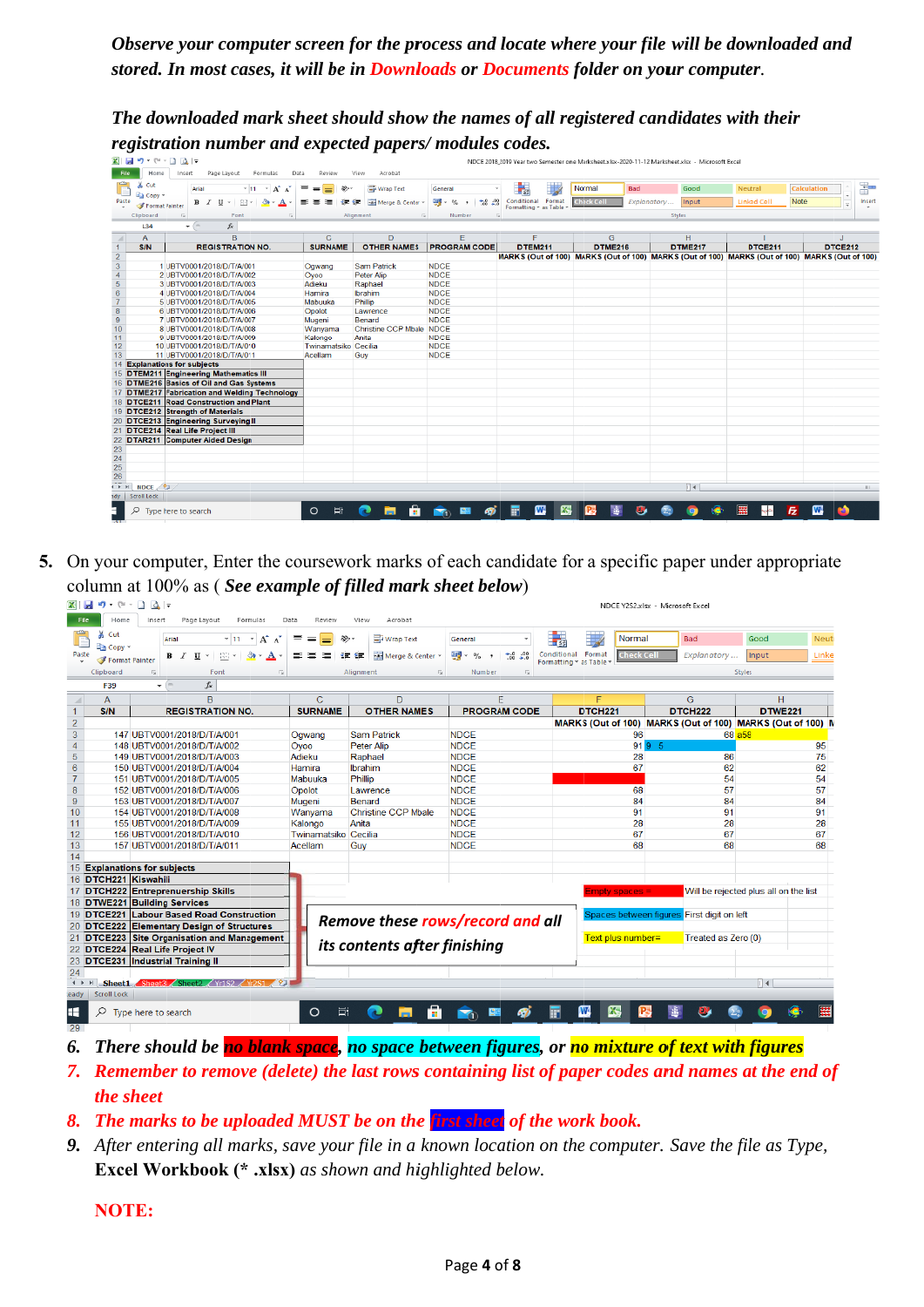- *i.* **Only** *Candidates who are registered for that Term/ Semester will appear on the list on the marks sheet.*
- *ii. Do not include the registration number and or name of any other candidate who was not downloaded with the marksheet*

|                                                                        | > This PC > Local Disk (C:) > Users > PEOD&A > Downloads                                                                                                                                                                                                                                                                                        |                                      |                   | Ω            | <b>Search Downloads</b> |
|------------------------------------------------------------------------|-------------------------------------------------------------------------------------------------------------------------------------------------------------------------------------------------------------------------------------------------------------------------------------------------------------------------------------------------|--------------------------------------|-------------------|--------------|-------------------------|
| New folder<br>Organize $\blacktriangledown$                            |                                                                                                                                                                                                                                                                                                                                                 |                                      |                   |              | 脂目 ▼                    |
| $\Box$ This PC                                                         | Name                                                                                                                                                                                                                                                                                                                                            | Date modified                        | Type              | Size         |                         |
| 3D Objects                                                             | $\vee$ Today (6)                                                                                                                                                                                                                                                                                                                                |                                      |                   |              |                         |
| Desktop                                                                | 图 NDCE 2018 2019 UBTEB.xlsx                                                                                                                                                                                                                                                                                                                     | 02/11/2020 11:23                     | Microsoft Excel W | <b>19 KB</b> |                         |
| Documents                                                              | NDCE 2018_2019 Year one Semester one                                                                                                                                                                                                                                                                                                            | 02/11/2020 09:30                     | Microsoft Excel W | <b>17 KB</b> |                         |
| Downloads                                                              | NDCE 2018_2019 Year two Semester two                                                                                                                                                                                                                                                                                                            | 02/11/2020 09:28                     | Microsoft Excel W | <b>11 KB</b> |                         |
| Music                                                                  | NDCE 2018_2019 Year two Semester one                                                                                                                                                                                                                                                                                                            | 02/11/2020 08:19                     | Microsoft Excel W | 49 KB        |                         |
|                                                                        | NDCE 2018_2019 Year one Semester two                                                                                                                                                                                                                                                                                                            | 02/11/2020 08:19                     | Microsoft Excel W | 53 KB        |                         |
| Pictures                                                               | 图 Candidate list -2020-11-02.xlsx                                                                                                                                                                                                                                                                                                               | 02/11/2020 08:12                     | Microsoft Excel W | 10 KB        |                         |
| Videos<br>-4                                                           | $\vee$ Last week (3)                                                                                                                                                                                                                                                                                                                            |                                      |                   |              |                         |
| <b>E</b> Local Disk (C:)                                               | 图 Candidate list -2020-10-28.xlsx                                                                                                                                                                                                                                                                                                               | 28/10/2020 12:32                     | Microsoft Excel W | 84 KB        |                         |
| $\Box$ Local Disk (D:)                                                 | Candidate list -2020-10-26.xlsx                                                                                                                                                                                                                                                                                                                 |                                      | Microsoft Excel W | 90 KB        |                         |
| S.E.O- UBTEB1 (F                                                       | Passmark Upload.xlsx                                                                                                                                                                                                                                                                                                                            | 26/10/2020 14:39<br>26/10/2020 14:33 | Microsoft Excel W | 132 KB       |                         |
|                                                                        |                                                                                                                                                                                                                                                                                                                                                 |                                      |                   |              |                         |
| File name:                                                             | NDCE 2018_2019 UBTEB.xlsx                                                                                                                                                                                                                                                                                                                       |                                      |                   |              |                         |
|                                                                        | Save as type: Excel Workbook (*.xlsx)                                                                                                                                                                                                                                                                                                           |                                      |                   |              |                         |
| A Hide Folders<br>Unicode Text (*.txt)<br>XML Spreadsheet 2003 (*.xml) | Authors: Excel Macro-Enabled Workbook (*.xlsm)<br>Excel Binary Workbook (*.xlsb)<br>Excel 97-2003 Workbook (*.xls)<br>XML Data (*.xml)<br>Single File Web Page (*.mht;*.mhtml)<br>Web Page (*.htm;*.html)<br>Excel Template (*.xltx)<br>Excel Macro-Enabled Template (*.xltm)<br>Excel 97-2003 Template (*.xlt)<br>Text (Tab delimited) (*.txt) |                                      |                   |              |                         |

#### **10. To Upload MarkSheet**,

- **Log onto your institutional portal on UBTEB system as usual.**
- Locate the menu **Coursework Uploads** on the left pane of the window and click on it to expand down.
- Click on **All Uploads,** a new window will pop up as shown below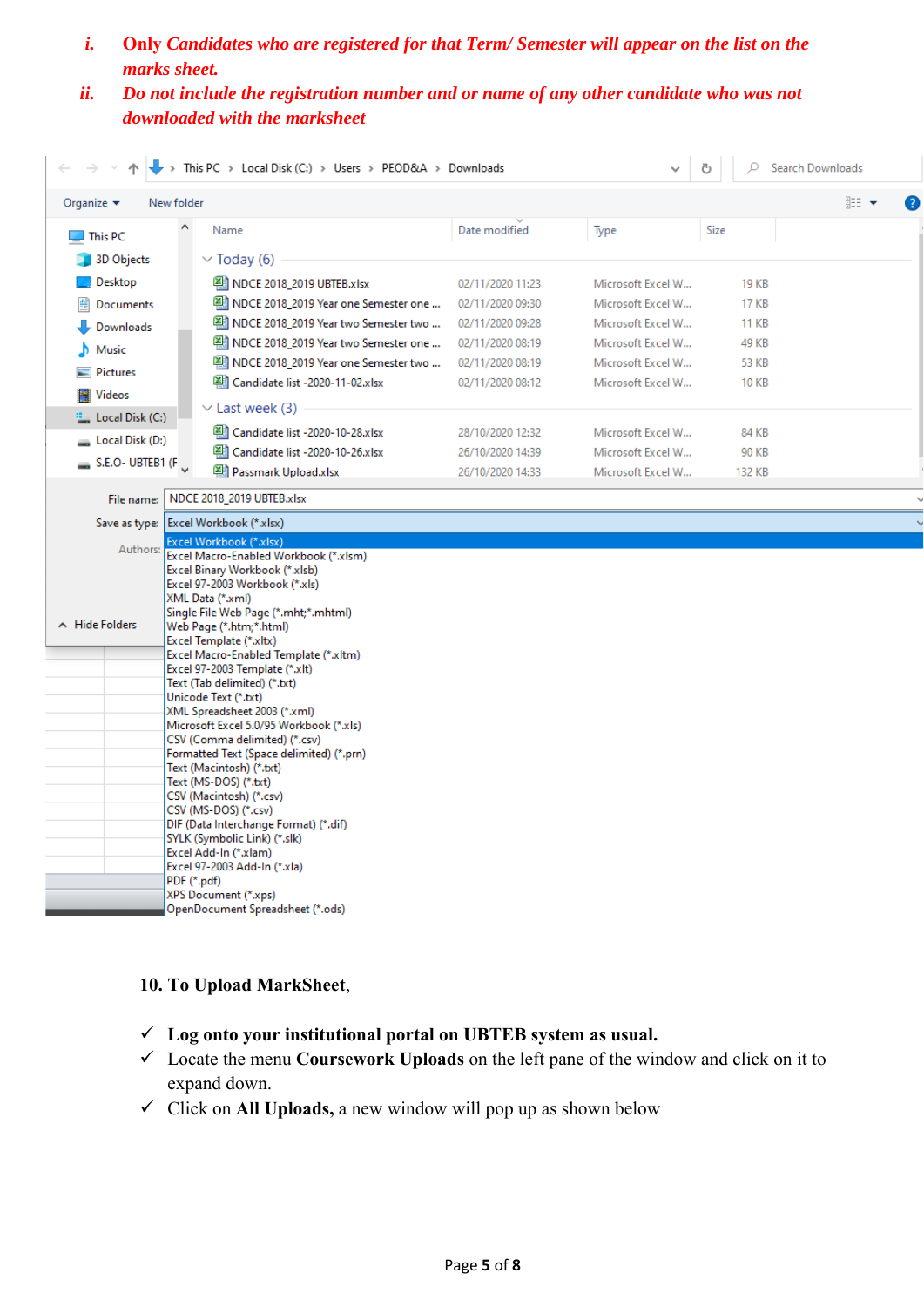| ∼<br>仚                                         | $\boldsymbol{\mathbb{O}}$ |                                                            | emis.ubteb.go.ug:8080/mark_uploads/courseworks |                 |
|------------------------------------------------|---------------------------|------------------------------------------------------------|------------------------------------------------|-----------------|
| <b>EMIS</b>                                    | 巪                         |                                                            |                                                |                 |
| <b>New</b>                                     |                           | Manage - Mark Uploads - EMIS                               |                                                |                 |
| <b>Sam Ogwang</b><br>ogsamp@ubteb.go.ug        |                           | All Coursework Mark Uploads<br>A New Coursework MarkUpload |                                                |                 |
| -MODULES-                                      |                           |                                                            |                                                |                 |
| <b>Dashboard</b><br><b>B</b>                   | Search                    |                                                            |                                                | Sort by         |
| Candidates<br>요<br>$\rightarrow$               |                           |                                                            |                                                | Created         |
| <b>Pre-Exam Reports</b><br>$\rightarrow$<br>四  |                           |                                                            |                                                |                 |
| Examination<br>M<br>$\rightarrow$              |                           | No mark uploads found                                      |                                                |                 |
| <b>Coursework Uploads</b><br>٣٦<br>$\ddotmark$ |                           |                                                            |                                                |                 |
| <b>Export coursework</b><br>marksheets         | <b>SN</b>                 | <b>Date</b>                                                | <b>File Name</b>                               | <b>Total Ro</b> |
| All Uploads                                    |                           |                                                            |                                                |                 |
| Pending                                        |                           |                                                            |                                                |                 |
| Pre processing                                 |                           |                                                            |                                                |                 |

- Click on the Purple tab **New Coursework mark Upload**
- $\checkmark$  A new window will pop up as shown below



 **Click on Browse** and locate where you saved the coursework marks sheet on your computer as shown below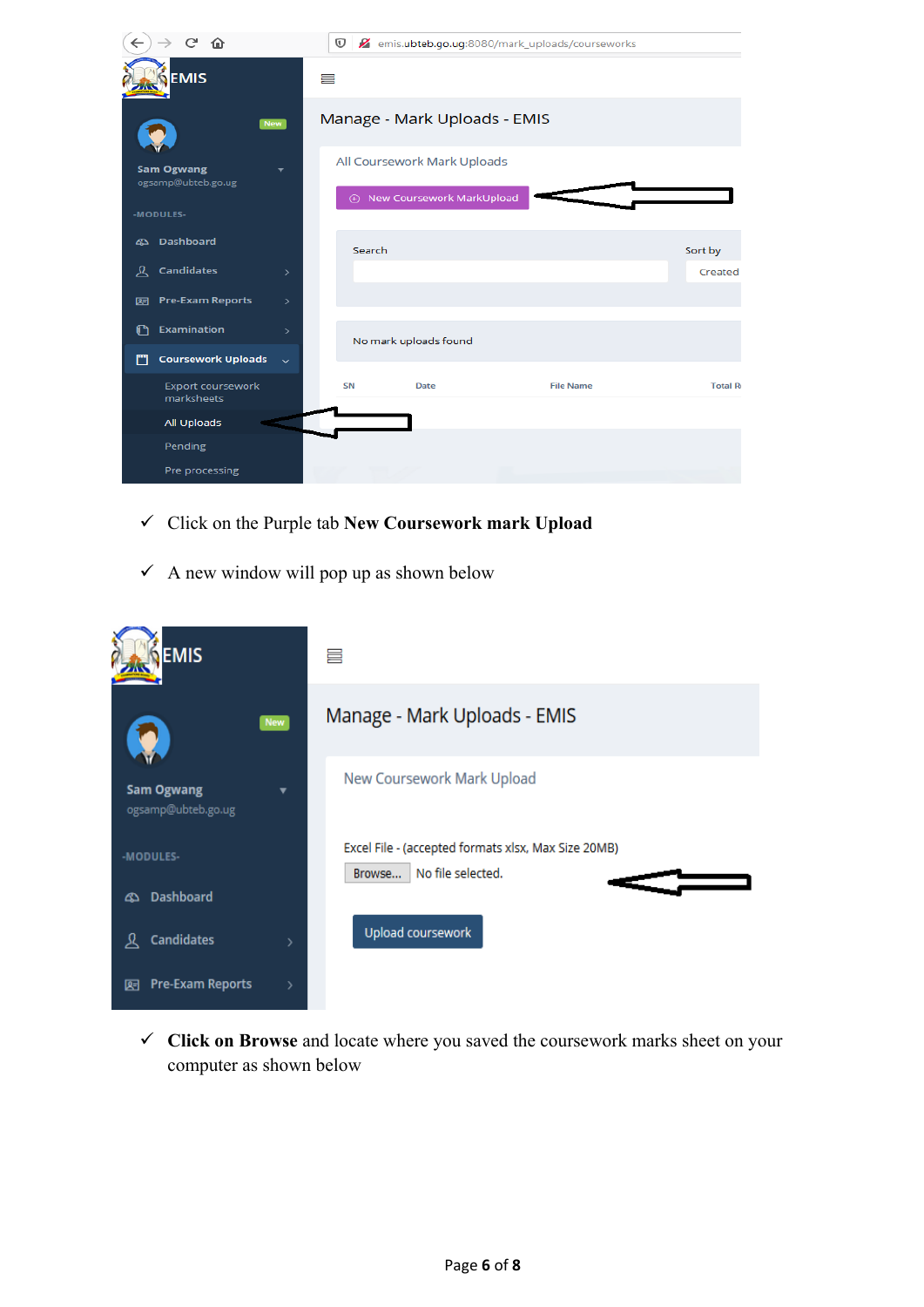

- Select the file and click on **Open** as shown above. ( **Double clicking on the file name does the same action**)
- A new window will appear like the one shown below indicating your **coursework file name**



- Click **Upload coursework**
- Your window will resume back to where you began the upload process (**See picture below**)